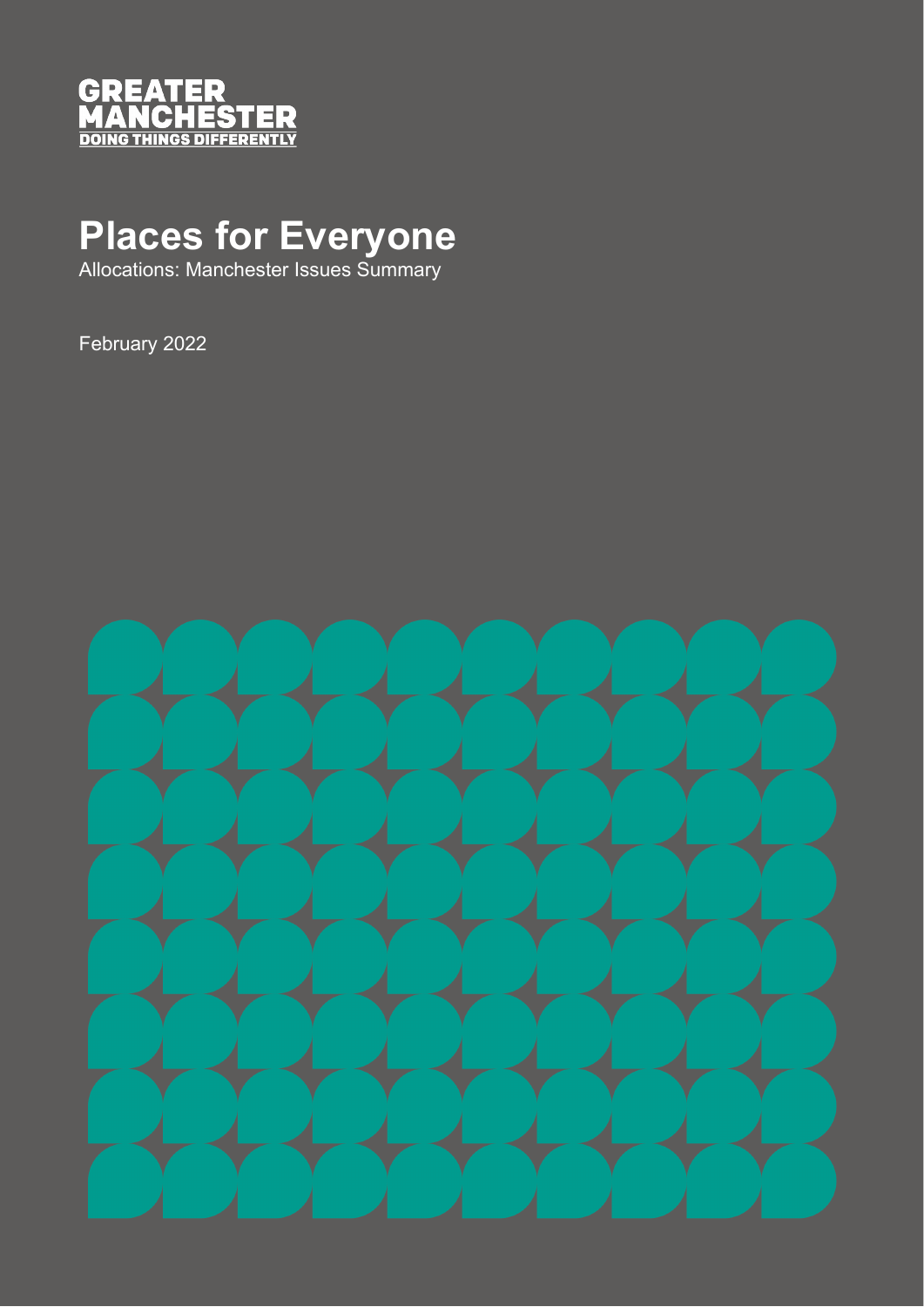## **Chapter 11 - Allocations**

A summary of the main issues raised in relation to the policies within PfE 2021 Chapter 11 and the relevant respondents to PfE 2021 is set out below.

## **Policy GM Allocation 10: Global Logistics**

| <b>Row</b>     | Summary of main issues raised to PfE2021                                       | Summary response to main issues raised to PfE2021                    | <b>Respondent name(s)</b> |
|----------------|--------------------------------------------------------------------------------|----------------------------------------------------------------------|---------------------------|
|                | Principle/Scale of Development                                                 |                                                                      |                           |
| Policy JPA10.1 | Policy considered to be sound                                                  | <b>Support Noted</b>                                                 | Stephen Kershaw           |
|                |                                                                                |                                                                      | <b>Terence Kelly</b>      |
|                |                                                                                |                                                                      | <b>Adam Birds</b>         |
|                |                                                                                |                                                                      | George Clancy             |
| Policy JPA10.2 | Policy considered to be unsound (no specific comments submitted)               | <b>Noted</b>                                                         | Anne Isherwood            |
|                |                                                                                |                                                                      | <b>Mary Sharkey</b>       |
|                |                                                                                |                                                                      | <b>Carol Mole</b>         |
|                |                                                                                |                                                                      | <b>Rob Shield</b>         |
|                |                                                                                |                                                                      |                           |
| JPA10.3        | Further expansion of the airport/air freight is contrary to the need to tackle | The allocation is intended to meet unmet employment land needs       | Paul Roebuck              |
|                | climate change.                                                                | and does not deal with air travel. The impacts of additional flights | Laura Charlotte           |
|                |                                                                                | is a matter for national and international policy - the UK           |                           |
|                |                                                                                | Government published its green paper, "Aviation 2050 – the           |                           |
|                |                                                                                | future of UK Aviation" in late 2018. The Government's response       |                           |
|                |                                                                                | to the consultation on the green paper is awaited.                   |                           |
| Policy JPA10.4 | Development requirement figures have not been reviewed in light of the         | As detailed in Chapters 1, 6 and 7 of the PfE Plan, two              | David Brownhill           |
|                | pandemic.                                                                      | assessments of the potential impacts of Covid-19 and Brexit on       |                           |
|                |                                                                                | the economy were carried out, initially in 2020 and again in 2021.   |                           |
|                |                                                                                | Both assessments concluded that there was insufficient evidence      |                           |
|                |                                                                                | to amend the assumptions underpinning the PfE Plan. For further      |                           |
|                |                                                                                | information see COVID-19 and Places for Everyone Growth              |                           |
|                |                                                                                | Options [05.01.03].                                                  |                           |
| Policy JPA10.5 | Huge parts of the existing airport site are underutilised (e.g., used for      | The land in the airport is within the management of the              | David Brownhill           |
|                | carparks).                                                                     | Manchester Airport for their operational uses. The Airport           |                           |
|                |                                                                                | authorities are developing a revised sustainable development         |                           |
|                |                                                                                | plan that will consider the efficient use of land. Notwithstanding   |                           |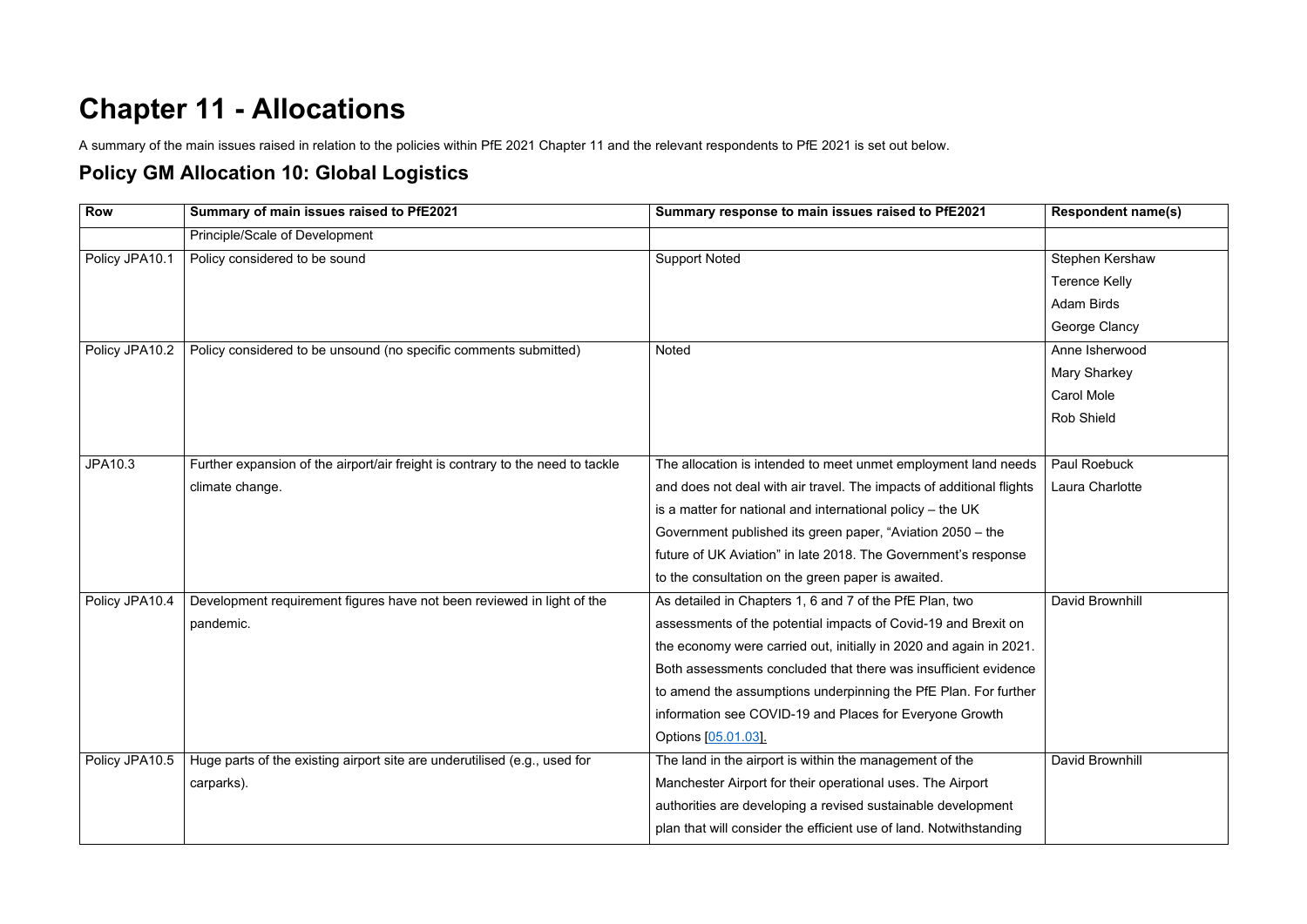| <b>Row</b>     | Summary of main issues raised to PfE2021                                    | Summary response to main issues raised to PfE2021                     | <b>Respondent name(s)</b>     |
|----------------|-----------------------------------------------------------------------------|-----------------------------------------------------------------------|-------------------------------|
|                |                                                                             | this, there is a need to provide for additional employment            |                               |
|                |                                                                             | opportunities in proximity to the airport with the specific case      |                               |
|                |                                                                             | briefly set out at in section 2 of the JPA10 Global Logistics         |                               |
|                |                                                                             | Allocation Topic Paper (10.04.03) and the strategic case set out      |                               |
|                |                                                                             | with respect for the need for additional industry and warehousing     |                               |
|                |                                                                             | in the Employment Topic Paper (05.01.04).                             |                               |
| Policy JPA10.6 | Proposed employment growth at the airport would be more sustainably         | The employment allocation proposed has a synergy with its             | <b>CPRE</b>                   |
|                | located in town / city centres                                              | location adjacent to the airport including existing development       |                               |
|                |                                                                             | that is directly next to the allocation. The specific case is briefly |                               |
|                |                                                                             | set out at in section 2 of the JPA10 Global Logistics Allocation      |                               |
|                |                                                                             | Topic Paper (10.04.03) and the strategic case is set out with         |                               |
|                |                                                                             | respect for the need for additional industry and warehousing in       |                               |
|                |                                                                             | the Employment Topic Paper (05.01.04).                                |                               |
| <b>JPA10.7</b> | The allocation should only be used for business that genuinely depends on   | The allocation is designated for employment opportunities that        | <b>Ringway Parish Council</b> |
|                | close proximity to the airport. To do otherwise risks placing other areas   | have a synergy with the airport. The specific case is briefly set out |                               |
|                | currently in the Green Belt under pressure for essential airport-linked     | at in section 2 of the JPA10 Global Logistics Allocation Topic        |                               |
|                | development.                                                                | Paper (10.04.03) and the strategic case is set out with respect for   |                               |
|                |                                                                             | the need for additional industry and warehousing in the               |                               |
|                |                                                                             | Employment Topic Paper (05.01.04).                                    |                               |
| <b>JPA10.8</b> | There are many brownfield sites around the airport that could be considered | In line with NPPF, the Plan seeks to promote the development of       | <b>Craig Sevant</b>           |
|                | for this kind of development.                                               | brownfield land within the urban area and to use land efficiently.    |                               |
|                |                                                                             | By working together the nine districts have been able to maximise     |                               |
|                |                                                                             | the supply of the brownfield land at the core of the conurbation      |                               |
|                |                                                                             | and limit the extent of Green Belt release. Chapter 4 (4.1 - 4.23)    |                               |
|                |                                                                             | summarises the PfE Spatial Strategy which seeks to deliver            |                               |
|                |                                                                             | significant development in the core growth area, boost the            |                               |
|                |                                                                             | competitiveness of the Northern Areas and sustain the                 |                               |
|                |                                                                             | competitiveness of the Southern Areas. The approach to growth         |                               |
|                |                                                                             | and spatial distribution is set out in the Growth and Spatial         |                               |
|                |                                                                             | Options Paper [02.01.10]. The site was considered through the         |                               |
|                |                                                                             | site selection process with details set out in the Site Selection     |                               |
|                |                                                                             | Background Paper (03.04.01).                                          |                               |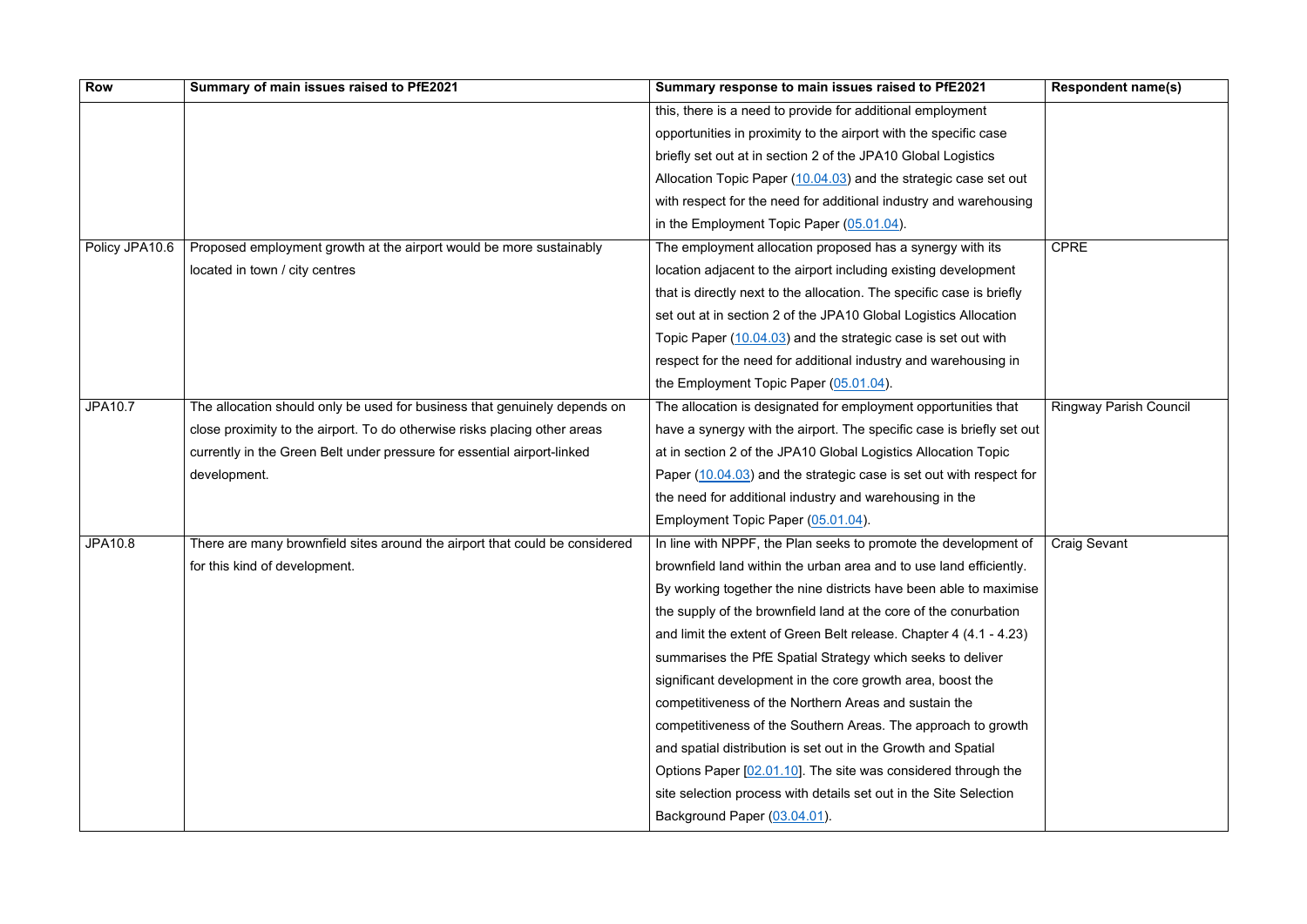| <b>Row</b> | Summary of main issues raised to PfE2021                                     | Summary response to main issues raised to PfE2021                      | <b>Respondent name(s)</b>        |
|------------|------------------------------------------------------------------------------|------------------------------------------------------------------------|----------------------------------|
| JPA10.9    | Scale of development should not be limited as set out, and accordingly the   | The figure in the policy is expressed as "around" to indicate an       | <b>Manchester Airports Group</b> |
|            | policy soundness is in question.                                             | approximate number considered deliverable to meet development          | The Hut Group                    |
|            |                                                                              | needs. Additionally, chapters 6 and 7 clearly set minimum targets      |                                  |
|            |                                                                              | for employment and housing development. The Plan should be             |                                  |
|            |                                                                              | read as a whole. Therefore it is not considered necessary to           |                                  |
|            |                                                                              | make any change to the policy.                                         |                                  |
|            |                                                                              |                                                                        |                                  |
| JPA10.10   | Boundaries need amending for the proposed allocation to assist in the        | The boundaries drawn up for the proposed allocation reflect the        | Th Hut Group                     |
|            | delivery of the site.                                                        | necessary requirements for the site and no change is proposed.         |                                  |
| JPA10.11   | If the site is to be developed, it should be used for eco/affordable housing | The site is not suitable for residential due to its close proximity to | <b>Vicky Harper</b>              |
|            |                                                                              | the airport and existing large scale employment development on         |                                  |
|            |                                                                              | the adjacent site.                                                     |                                  |
| JPA10.12   | Support for B2/B8 employment uses, to complement Davenport Green             | Support noted                                                          | Royal London Asset               |
|            | development                                                                  |                                                                        | Management                       |
|            | <b>Green Belt</b>                                                            |                                                                        |                                  |
| JPA10.13   | No exceptional circumstances for the loss of Green Belt have been            | The PfE Plan sets out a very clear preference of using previously      | <b>Ringway Parish Council</b>    |
|            | demonstrated.                                                                | developed (brownfield) land and vacant buildings to meet               | <b>Craig Sevant</b>              |
|            |                                                                              | development needs in line with NPPF. However, given the scale          | David Brownhill                  |
|            |                                                                              | of development required to meet the objectives of the Plan, a          | <b>Vicky Harper</b>              |
|            |                                                                              | limited amount of development is identified on land outside of the     |                                  |
|            |                                                                              | urban area on greenfield and/or Green Belt land. The details of        |                                  |
|            |                                                                              | the employment land needs and supply can be found in the               |                                  |
|            |                                                                              | Employment Topic Paper [05.01.04. Further details in relation to       |                                  |
|            |                                                                              | the strategic case for releasing Green Belt can be found in the        |                                  |
|            |                                                                              | Green Belt Topic Paper [07.01.25] and in section 14 of the JPA10       |                                  |
|            |                                                                              | Global Logistics Allocation Topic Paper (10.04.03).                    |                                  |
|            |                                                                              |                                                                        |                                  |
| JPA10.14   | The proposals should be amended to avoid/minimise the loss of Green          | The PfE Plan sets out a very clear preference of using previously      | <b>Craig Sevant</b>              |
|            | Belt/green space/natural environment.                                        | developed (brownfield) land and vacant buildings to meet               |                                  |
|            |                                                                              | development needs in line with NPPF. However, given the scale          |                                  |
|            |                                                                              | of development required to meet the objectives of the Plan, a          |                                  |
|            |                                                                              | limited amount of development is identified on land outside of the     |                                  |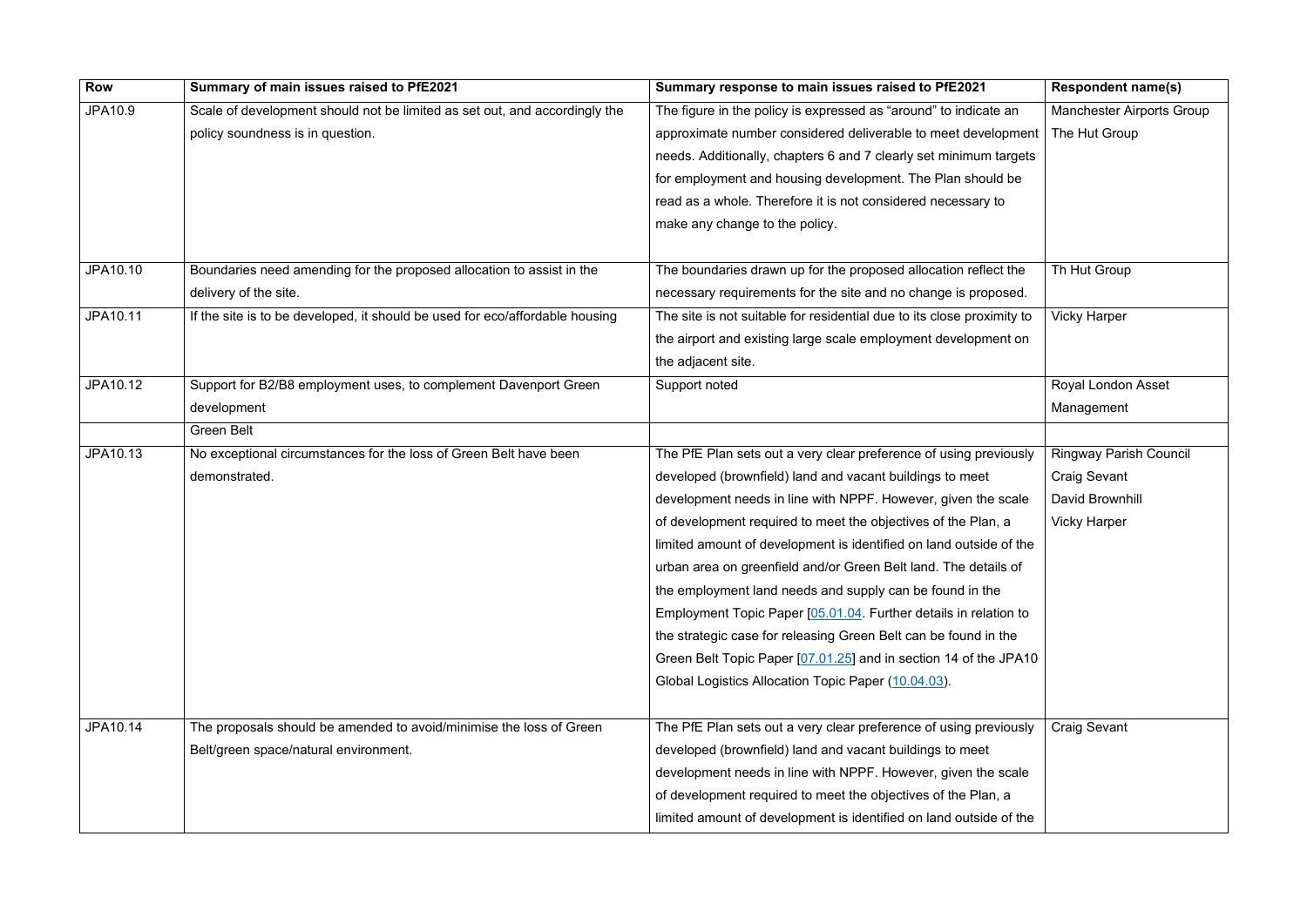| Row      | Summary of main issues raised to PfE2021                                     | Summary response to main issues raised to PfE2021                  | <b>Respondent name(s)</b>         |
|----------|------------------------------------------------------------------------------|--------------------------------------------------------------------|-----------------------------------|
|          |                                                                              | urban area on greenfield and/or Green Belt land. The details of    |                                   |
|          |                                                                              | the employment land needs and supply can be found in the           |                                   |
|          |                                                                              | Employment Topic Paper [05.01.04. Further details in relation to   |                                   |
|          |                                                                              | the strategic case for releasing Green Belt can be found in the    |                                   |
|          |                                                                              | Green Belt Topic Paper [07.01.25] and in section 14 of the JPA10   |                                   |
|          |                                                                              | Global Logistics Allocation Topic Paper (10.04.03).                |                                   |
|          |                                                                              |                                                                    |                                   |
| JPA10.15 | This area of Green Belt is an important barrier to prevent urban sprawl from | The PfE Plan sets out a very clear preference of using previously  | Paul Roebuck                      |
|          | Manchester Airport.                                                          | developed (brownfield) land and vacant buildings to meet           | <b>Greater Manchester Housing</b> |
|          |                                                                              | development needs in line with NPPF. However, given the scale      | Providers                         |
|          |                                                                              | of development required to meet the objectives of the Plan, a      |                                   |
|          |                                                                              | limited amount of development is identified on land outside of the |                                   |
|          |                                                                              | urban area on greenfield and/or Green Belt land. The details of    |                                   |
|          |                                                                              | the employment land needs and supply can be found in the           |                                   |
|          |                                                                              | Employment Topic Paper [05.01.04. Further details in relation to   |                                   |
|          |                                                                              | the strategic case for releasing Green Belt can be found in the    |                                   |
|          |                                                                              | Green Belt Topic Paper [07.01.25] and in section 14 of the JPA10   |                                   |
|          |                                                                              | Global Logistics Allocation Topic Paper (10.04.03).                |                                   |
|          |                                                                              |                                                                    |                                   |
| JPA10.16 | The overall quantity of Green Belt loss is excessive.                        | The PfE Plan sets out a very clear preference of using previously  | <b>CPRE</b>                       |
|          |                                                                              | developed (brownfield) land and vacant buildings to meet           |                                   |
|          |                                                                              | development needs in line with NPPF. However, given the scale      |                                   |
|          |                                                                              | of development required to meet the objectives of the Plan, a      |                                   |
|          |                                                                              | limited amount of development is identified on land outside of the |                                   |
|          |                                                                              | urban area on greenfield and/or Green Belt land. The details of    |                                   |
|          |                                                                              | the employment land needs and supply can be found in the           |                                   |
|          |                                                                              | Employment Topic Paper [05.01.04. Further details in relation to   |                                   |
|          |                                                                              | the strategic case for releasing Green Belt can be found in the    |                                   |
|          |                                                                              | Green Belt Topic Paper [07.01.25] and in section 14 of the JPA10   |                                   |
|          |                                                                              | Global Logistics Allocation Topic Paper (10.04.03).                |                                   |
|          |                                                                              |                                                                    |                                   |
|          | Transport                                                                    |                                                                    |                                   |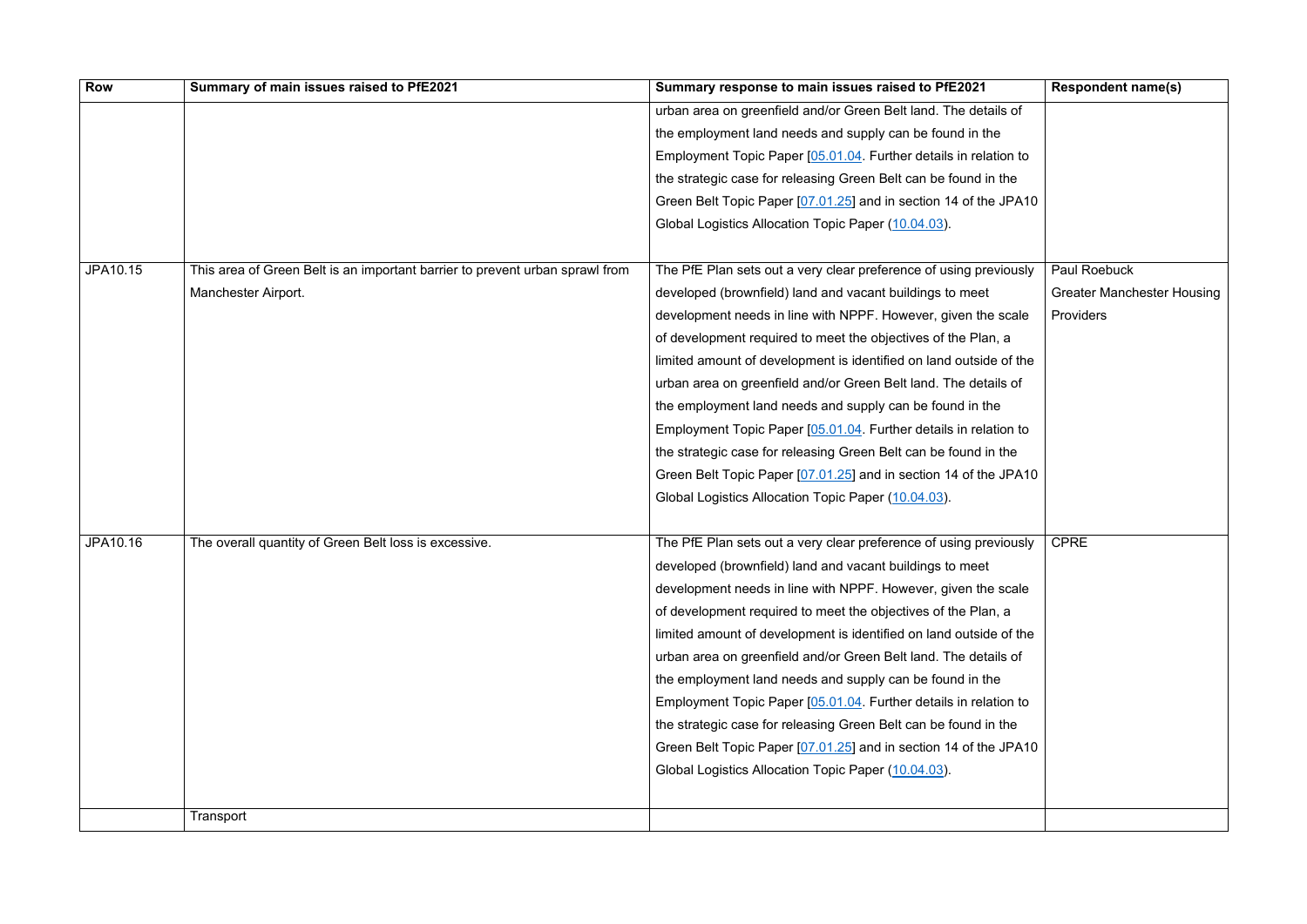| <b>Row</b>      | Summary of main issues raised to PfE2021                                      | Summary response to main issues raised to PfE2021                    | <b>Respondent name(s)</b>     |
|-----------------|-------------------------------------------------------------------------------|----------------------------------------------------------------------|-------------------------------|
| JPA10.17        | Concerned about traffic congestion/inadequate public transport provision. The | The policy includes in clauses 5,6 and 7 requirements for            | <b>Graham Winstanley</b>      |
|                 | infrastructure is saturated. No concessions have been made for any of the     | transport mitigation that address the concerns raised. The           | Paul Roebuck                  |
|                 | additional traffic/commuting.                                                 | transport analysis in the Transport Locality Assessment -            | <b>National Highways</b>      |
|                 |                                                                               | Manchester (09.01.10) has considered the transport impacts of        | <b>Vicky Harper</b>           |
|                 |                                                                               | the proposed allocation and suitable mitigation has been             | <b>Graham Winstanley</b>      |
|                 |                                                                               | identified in section 13 of the assessment.                          |                               |
| JPA10.18        | Five footpaths were closed to permit Application 100263/OO/2012/S2 and        | Clause 5 of the policy addresses mitigation with respect to public   | <b>Ringway Parish Council</b> |
|                 | some diverted through this land.                                              | rights of way.                                                       |                               |
| <b>JPA10.19</b> | The transport evidence underpinning this allocation is incomplete and does    | The Transport Locality Assessment - Manchester (09.01.10)            | National Highways             |
|                 | not identify in sufficient detail, the nature, scale and timing of the        | provides detailed information on the nature, scale and timing of     |                               |
|                 | infrastructure requirements at the SRN; or what future assessments and        | infrastructure requirements at the SRN.                              |                               |
|                 | studies that will be required to determine any such infrastructure            | With respect to future assessments, the report states that all sites |                               |
|                 | requirements.                                                                 | associated with the allocations will be expected to prepare a        |                               |
|                 |                                                                               | Transport Assessment as part of a planning application to            |                               |
|                 |                                                                               | develop final, rather than indicative proposals, which mitigate the  |                               |
|                 |                                                                               | impact of the site. The full scope of the Transport Assessments      |                               |
|                 |                                                                               | will be determined by the Local Planning Authority (in consultation  |                               |
|                 |                                                                               | with the Local Highway Authority and National Highways) on a         |                               |
|                 |                                                                               | site-by-site basis, depending on the nature, scale and timing of     |                               |
|                 |                                                                               | the application, in accordance with the NPPF.                        |                               |
|                 |                                                                               | In addition, the Local Authorities and TfGM have a clear policy      |                               |
|                 |                                                                               | direction and major programme of investment in sustainable           |                               |
|                 |                                                                               | transport which is expected to transform travel patterns in GM       |                               |
|                 |                                                                               | and help achieve our "Right Mix" vision of no net increase in        |                               |
|                 |                                                                               | motor-vehicle traffic by 2040. Our transport strategy is set out in  |                               |
|                 |                                                                               | 09.01.01 GM Transport Strategy 2040 and 09.01.02 GM                  |                               |
|                 |                                                                               | Transport Strategy Our Five Year Delivery Plan 2021-2026. We         |                               |
|                 |                                                                               | are also working alongside National Highways to prepare a            |                               |
|                 |                                                                               | further piece of work examining a "policy-off/worst-case" impact     |                               |
|                 |                                                                               | on the SRN to help address National Highways remaining               |                               |
|                 |                                                                               | concerns.                                                            |                               |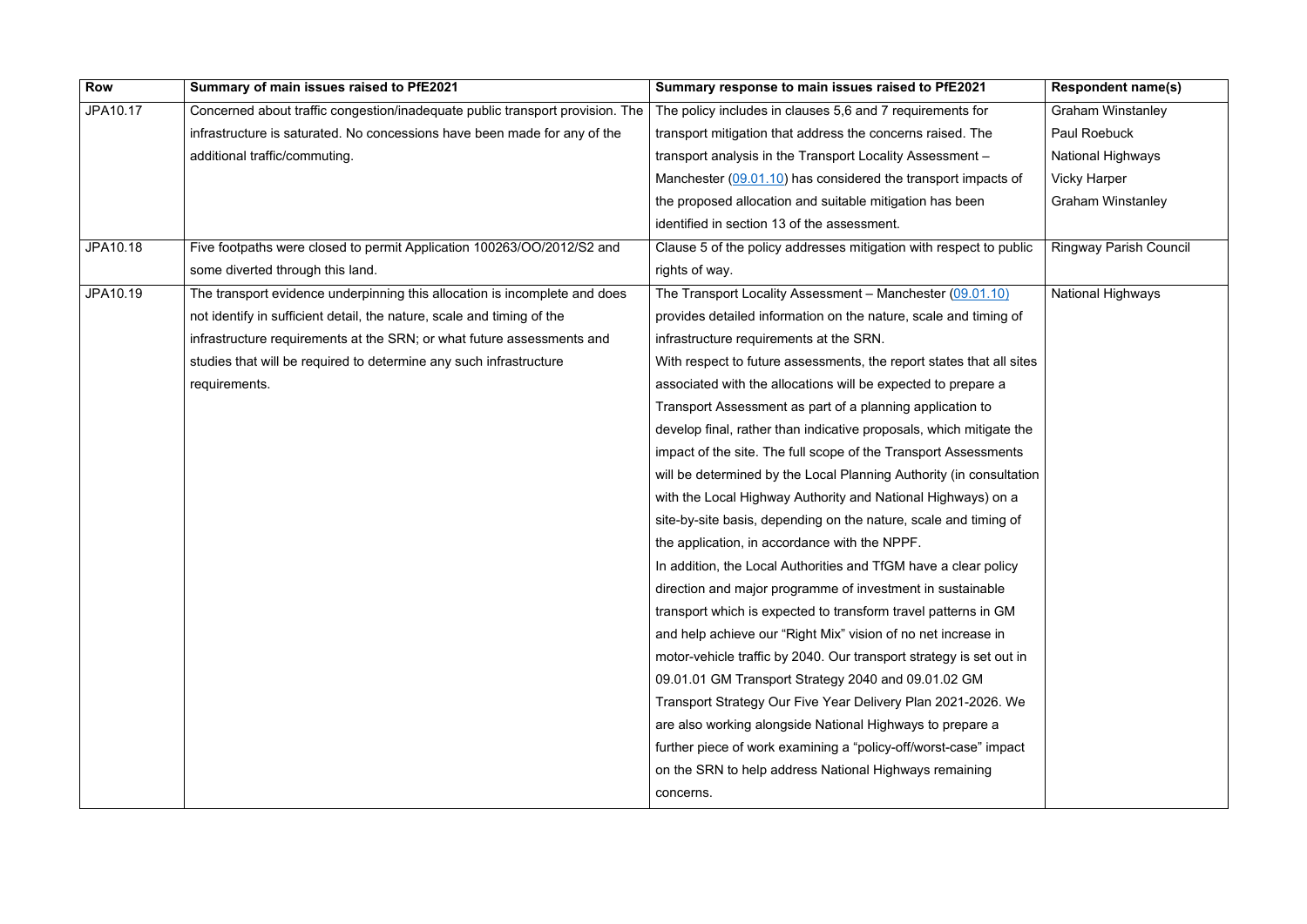| <b>Row</b> | Summary of main issues raised to PfE2021                                       | Summary response to main issues raised to PfE2021                   | <b>Respondent name(s)</b>     |
|------------|--------------------------------------------------------------------------------|---------------------------------------------------------------------|-------------------------------|
| JPA10.20   | Proposals would attract industry that will necessitate large amounts of air or | The transport analysis in the Transport Locality Assessment -       | Paul Roebuck                  |
|            | road travel. This cannot be sustainable in the long term and is incompatible   | Manchester (09.01.10) has considered the transport impacts of       |                               |
|            | with climate change targets.                                                   | the proposed allocation and suitable mitigation has been            |                               |
|            |                                                                                | identified. The proposed allocation has been considered through     |                               |
|            |                                                                                | the Integrated Appraisal – Main Report $(02.01.02)$ and is          |                               |
|            |                                                                                | considered to be appropriate. The IA conclusions are                |                               |
|            |                                                                                | summarised in sections 8 and 9 of the JPA10 Global Logistics        |                               |
|            |                                                                                | Allocation Topic Paper (10.04.03)                                   |                               |
|            | Environmental (Green Infrastructure, Biodiversity and Open Space)              |                                                                     |                               |
| JPA10.21   | There would be a loss of outdoor space and a loss of access to the             | The policy sets out the need to minimise any adverse impact on      | David Brownhill               |
|            | countryside.                                                                   | national and locally designated assets of conservation, ecological  | <b>Vicky Harper</b>           |
|            |                                                                                | and landscape value. In particular, development should avoid the    |                               |
|            |                                                                                | Cotterill Clough SSSI, nearby SBIs and ancient woodland, and        |                               |
|            |                                                                                | any existing landscape mitigation affected by development must      |                               |
|            |                                                                                | be appropriately re-provided.                                       |                               |
| JPA10.22   | Concerned about the potential harm to wildlife and biodiversity. No supporting | The advice with respect to mitigation received from GMEU is set     | <b>Vicky Harper</b>           |
|            | evidence has been provided for this allocation. No information about site's    | out at in section 18 of the JPA10 Global Logistics Allocation Topic | <b>CPRE</b>                   |
|            | biodiversity assets nor its position in identified ecological networks.        | Paper (10.04.03)                                                    | The Wildlife Trusts           |
|            |                                                                                |                                                                     |                               |
|            | The proposal must undertake surveys of all the ecological features on and      | The policy should be read alongside other policies in the plan, in  |                               |
|            | adjacent to the development. These should include surveys for bats, badgers,   | particular the policies in Chapter 8 (Greener Places) that set out  |                               |
|            | newts and farmland birds. Avoidance and/or mitigation and/or compensation      | the approach to landscape, green infrastructure and habitats.       |                               |
|            | plans must be drawn up to ensure no loss of current wildlife interest and to   |                                                                     |                               |
|            | ensure that sustainable biodiversity net gain is built into the proposals.     |                                                                     |                               |
|            |                                                                                |                                                                     |                               |
|            | The policy should be reworded to:                                              |                                                                     |                               |
|            | "Avoid any adverse impact on national and locally designated assets of         |                                                                     |                               |
|            | conservation, ecological and landscape value and enhance these habitats        |                                                                     |                               |
|            | with the provision of suitably managed buffer zones."                          |                                                                     |                               |
| JPA10.23   | The whole allocation, and particularly the SSSI, woodland, and footpaths, are  | The advice with respect to mitigation received from GMEU is set     | <b>Ringway Parish Council</b> |
|            | mitigation for habitat and footpath destruction caused by airport expansion    | out at in section 18 of the JPA10 Global Logistics Allocation Topic | Jeremy Williams               |
|            | (planning permission 100263/OO/2012/S2)                                        | Paper (10.04.03)                                                    |                               |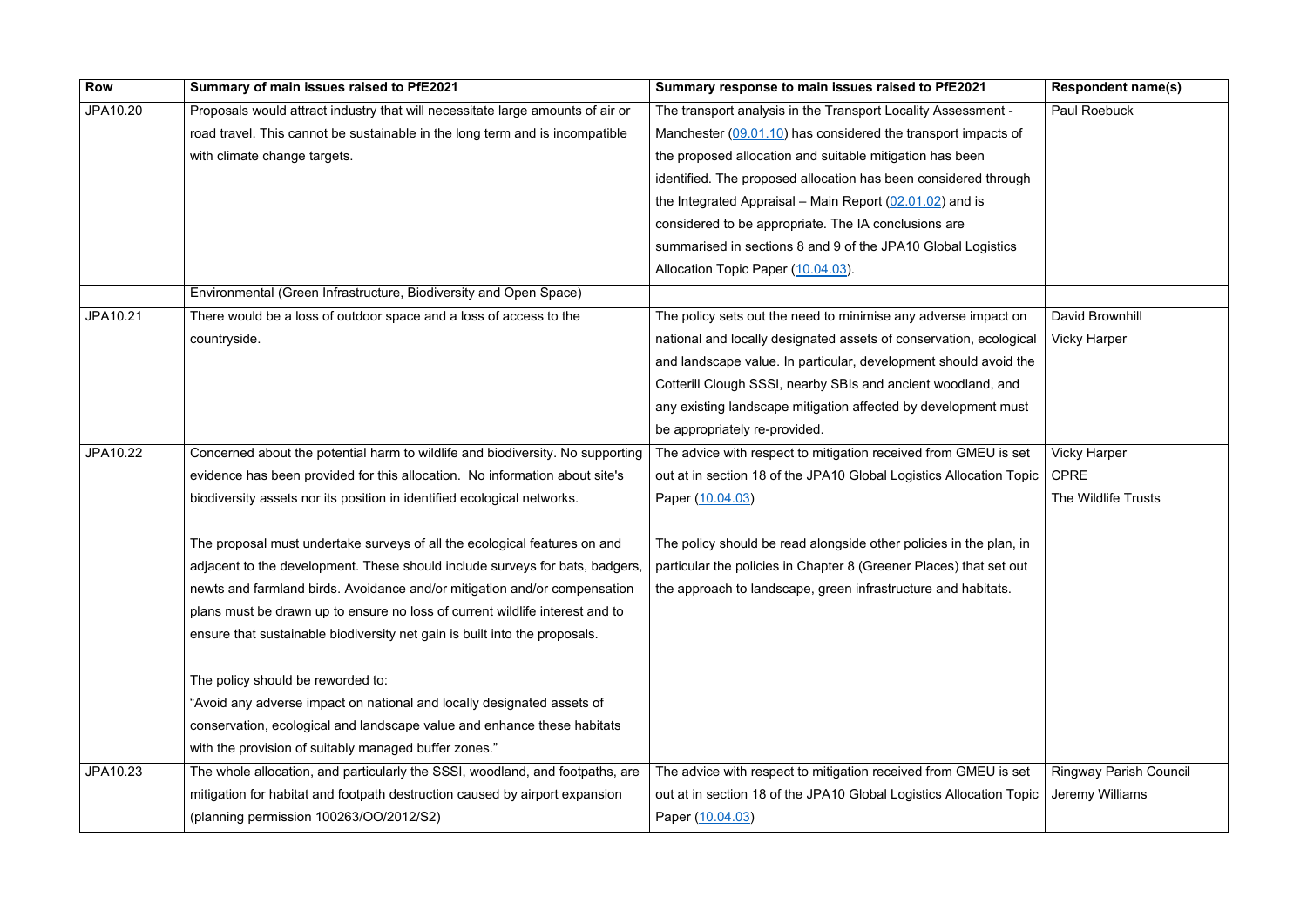| <b>Row</b> | Summary of main issues raised to PfE2021                                         | Summary response to main issues raised to PfE2021                   | <b>Respondent name(s)</b>           |
|------------|----------------------------------------------------------------------------------|---------------------------------------------------------------------|-------------------------------------|
|            |                                                                                  |                                                                     |                                     |
| JPA10.24   | JPA 10 is proposed to extend to the border of Sunbank Wood, a biological         | The advice with respect to mitigation received from GMEU is set     | <b>Craig Sevant</b>                 |
|            | site of special scientific interest (SSSI). Sunbank Wood is a place of           | out at in section 18 of the JPA10 Global Logistics Allocation Topic | David Brownhill                     |
|            | outstanding beauty and tranquillity. It is an ancient woodland, which has a      | Paper (10.04.03)                                                    |                                     |
|            | unique and unspoilt character.                                                   |                                                                     |                                     |
|            | <b>Air Quality</b>                                                               |                                                                     |                                     |
| JPA10.25   | The airport currently causes significant air pollution and noise disturbance for | The impacts of additional flights is a matter for national and      | Joanne Maffia                       |
|            | residents in Woodford, as well as Heald Green, Gatley and Cheadle Hulme.         | international policy - the UK Government published its green        | Laura Charlotte                     |
|            | This would be made worse by increased number of flights.                         | paper, "Aviation 2050 – the future of UK Aviation" in late 2018.    | <b>Vicky Harper</b>                 |
|            |                                                                                  | The Government's response to the consultation on the green          |                                     |
|            |                                                                                  | paper is awaited.                                                   |                                     |
| JPA10.26   | The site currently provides a 'green lung' (role in reducing air pollution).     | The policy sets out the need to minimise any adverse impact on      | <b>Vicky Harper</b>                 |
|            |                                                                                  | national and locally designated assets of conservation, ecological  |                                     |
|            |                                                                                  | and landscape value.                                                |                                     |
|            | <b>Other Comments</b>                                                            |                                                                     |                                     |
| JPA10.27   | The reference to high quality design and construction standards including the    | Water efficiency measures in new developments will be a matter      | <b>United Utilities</b>             |
|            | use of sustainable drainage systems has been removed since the previous          | for district local plans to determine. This approach is considered  |                                     |
|            | consultation on this policy. To support wider plan policies and objectives as    | consistent with the NPPF, particularly paragraph 28 which           |                                     |
|            | well as for consistency reasons, we would support additional reference to the    | confirms that it is for local planning authorities 'to set out more |                                     |
|            | use of Sustainable Urban Drainage (SuDS) and a wider net gain approach for       | detailed policies for specific areas, neighbourhoods or types of    |                                     |
|            | this site.                                                                       | development'. Therefore, no change to the plan is considered as     |                                     |
|            |                                                                                  | necessary.                                                          |                                     |
| JPA10.28   | Minerals Safeguarding Areas and Minerals Infrastructure Safeguarding are         | The Greater Manchester Joint Minerals Development Plan              | <b>Mineral Products Association</b> |
|            | not shown on the plan.                                                           | (GMJMDP) is not being amended as part of PfE. Mineral               |                                     |
|            |                                                                                  | Safeguarding Areas, and the policies which cover them, are          |                                     |
|            |                                                                                  | identified within the GMJMDP and will remain unchanged and          |                                     |
|            |                                                                                  | applicable once PfE is adopted. Therefore it is not necessary to    |                                     |
|            |                                                                                  | identify them on the PfE policies map and no change is              |                                     |
|            |                                                                                  | necessary.                                                          |                                     |
|            |                                                                                  |                                                                     |                                     |
| JPA10.29   | Not sustainable development                                                      | The proposed allocation has been considered through the             | <b>Vicky Harper</b>                 |
|            |                                                                                  | Integrated Appraisal – Main Report $(02.01.02)$ and is considered   |                                     |